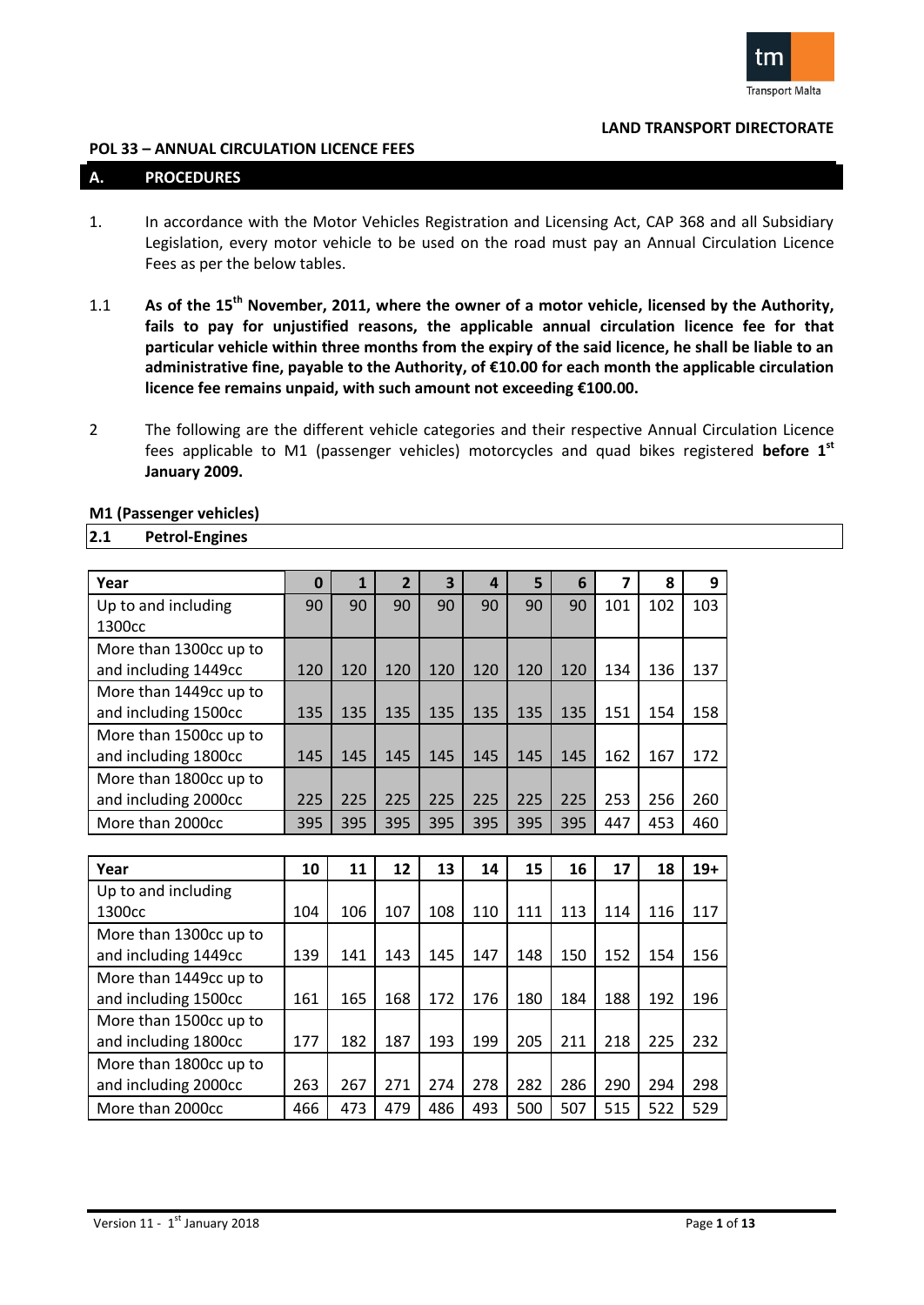

### **POL 33 – ANNUAL CIRCULATION LICENCE FEES**

# **2.2 Diesel Engines**

| Year                                           | 0   | 1   | 2   | 3   | 4   | 5   | 6   |     | 8   | 9   |
|------------------------------------------------|-----|-----|-----|-----|-----|-----|-----|-----|-----|-----|
| Up to and including 1300cc                     | 98  | 98  | 98  | 98  | 98  | 98  | 98  | 109 | 110 | 112 |
| More than 1300cc up to and<br>including 1449cc | 130 | 130 | 130 | 130 | 130 | 130 | 130 | 145 | 147 | 149 |
| More than 1449cc up to and<br>including 1500cc | 147 | 147 | 147 | 147 | 147 | 147 | 147 | 164 | 168 | 172 |
| More than 1500cc up to and<br>including 1800cc | 157 | 157 | 157 | 157 | 157 | 157 | 157 | 175 | 181 | 186 |
| More than 1800cc up to and<br>including 2000cc | 245 | 245 | 245 | 245 | 245 | 245 | 245 | 276 | 280 | 283 |
| More than 2000cc                               | 432 | 432 | 432 | 432 | 432 | 432 | 432 | 489 | 496 | 503 |

| Year                                           | 10  | 11  | 12  | 13  | 14  | 15  | 16  | 17  | 18  | $19+$ |
|------------------------------------------------|-----|-----|-----|-----|-----|-----|-----|-----|-----|-------|
| Up to and including 1300cc                     | 113 | 115 | 116 | 118 | 119 | 121 | 123 | 124 | 126 | 127   |
| More than 1300cc up to and<br>including 1449cc | 151 | 155 | 155 | 157 | 159 | 161 | 163 | 166 | 168 | 170   |
| More than 1449cc up to and<br>including 1500cc | 175 | 179 | 183 | 187 | 191 | 196 | 200 | 205 | 209 | 214   |
| More than 1500cc up to and<br>including 1800cc | 192 | 198 | 204 | 210 | 216 | 223 | 230 | 237 | 245 | 252   |
| More than 1800cc up to and<br>including 2000cc | 287 | 291 | 295 | 299 | 303 | 308 | 312 | 316 | 320 | 325   |
| More than 2000cc                               | 510 | 517 | 525 | 532 | 540 | 548 | 556 | 563 | 572 | 580   |

### **2.3 Motorcycles registered before 1 st January 2009.**

| Year                                       | $\bf{0}$ |    | $\overline{2}$ | $\overline{\mathbf{3}}$ | 4  | 5  | 6  |    | 8  | 9  | 10 | 11 | 12 |
|--------------------------------------------|----------|----|----------------|-------------------------|----|----|----|----|----|----|----|----|----|
| Not exceeding 50cc                         | 10       | 10 | 10             | 10                      | 10 | 10 | 10 | 10 | 10 | 10 | 10 | 10 | 10 |
| Exceeding 50cc but not<br>exceeding 125cc  | 10       | 10 | 10             | 10                      | 10 | 10 | 10 | 10 | 10 | 10 | 10 | 10 | 10 |
| Exceeding 125cc but<br>not exceeding 250cc | 56       | 56 | 56             | 56                      | 56 | 56 | 56 | 62 | 63 | 63 | 64 | 65 | 66 |
| Exceeding 250cc but<br>not exceeding 500cc | 58       | 58 | 58             | 58                      | 58 | 58 | 58 | 64 | 65 | 66 | 67 | 68 | 69 |
| Exceeding 500cc but<br>not exceeding 800cc | 60       | 60 | 60             | 60                      | 60 | 60 | 60 | 66 | 67 | 68 | 69 | 70 | 71 |
| Exceeding 800cc                            | 62       | 62 | 62             | 62                      | 62 | 62 | 62 | 68 | 69 | 70 | 71 | 72 | 73 |
|                                            |          |    |                |                         |    |    |    |    |    |    |    |    |    |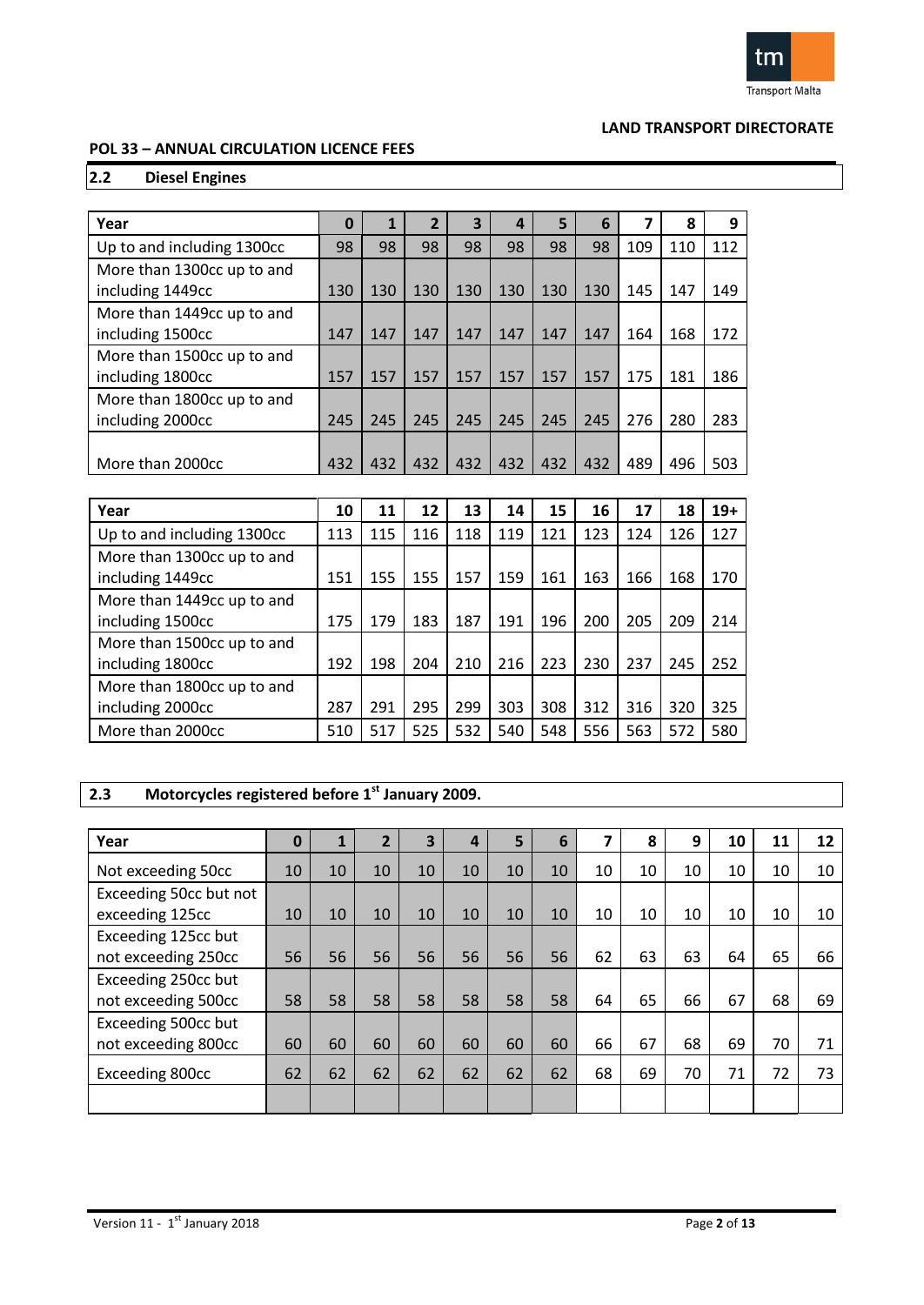

#### **POL 33 – ANNUAL CIRCULATION LICENCE FEES**

| Year                    | 13 | 14 | 15 | 16 | 17 | 18 | $19+$ |
|-------------------------|----|----|----|----|----|----|-------|
| Not exceeding 50cc      | 10 | 10 | 10 | 10 | 10 | 10 | 10    |
| Exceeding 50cc but not  |    |    |    |    |    |    |       |
| exceeding 125cc         | 10 | 10 | 10 | 10 | 10 | 10 | 10    |
| Exceeding 125cc but not |    |    |    |    |    |    |       |
| exceeding 250cc         | 67 | 68 | 69 | 70 | 71 | 73 | 74    |
| Exceeding 250cc but not |    |    |    |    |    |    |       |
| exceeding 500cc         | 70 | 71 | 72 | 73 | 74 | 75 | 76    |
| Exceeding 500cc but not |    |    |    |    |    |    |       |
| exceeding 800cc         | 72 | 73 | 74 | 75 | 77 | 78 | 79    |
| Exceeding 800cc         | 75 | 76 | 77 | 78 | 79 | 80 | 82    |
| Battery/electric        |    |    |    |    |    |    |       |
|                         |    |    |    |    |    |    |       |
|                         |    |    |    |    |    |    |       |
|                         |    |    |    |    |    |    |       |
| motorcycle              | 12 | 12 | 12 | 13 | 13 | 13 | 13    |

### **2.4 Quad bikes registered before 1 st January 2009.**

| Year                              |     |  | - |  | h |    |    |    |    |
|-----------------------------------|-----|--|---|--|---|----|----|----|----|
| be used on the road)<br>AIV<br>το | - F |  |   |  |   | 83 | 84 | 85 | 86 |

| l Year                       |  |  |  |  | $ 11 12 13 14 15 16 17 18 19+$ |
|------------------------------|--|--|--|--|--------------------------------|
| ATV (to be used on the road) |  |  |  |  | 88 89 90 92 93 94 96 97 99     |

# **3 Annual Circulation Licence fees for M1 (passenger vehicles) registered on the 1st January, 2009 and thereafter (excluding electric and plugin hybrid electric motor vehicles):**

| <b>Petrol-Engines</b><br>3.1 |          |     |                |     |     |     |     |     |     |     |      |      |      |      |       |
|------------------------------|----------|-----|----------------|-----|-----|-----|-----|-----|-----|-----|------|------|------|------|-------|
| Year                         | $\bf{0}$ | 1   | $\overline{2}$ | 3   | 4   | 5   | 6   | 7   | 8   | 9   | 10   | 11   | 12   | 13   | $14+$ |
| 0g/km up<br>to 100g/km       | 100      | 100 | 100            | 100 | 100 | 125 | 138 | 151 | 166 | 183 | 201  | 221  | 244  | 268  | 295   |
| $101g$ /km up<br>to 130g/km  | 125      | 125 | 125            | 125 | 125 | 153 | 166 | 181 | 198 | 216 | 236  | 259  | 283  | 310  | 339   |
| 131g/km up<br>to 140g/km     | 140      | 140 | 140            | 140 | 140 | 170 | 185 | 202 | 220 | 240 | 262  | 286  | 312  | 342  | 374   |
| $141g$ /km up<br>to 150g/km  | 160      | 160 | 160            | 160 | 160 | 195 | 213 | 232 | 253 | 276 | 302  | 330  | 361  | 395  | 433   |
| $151g$ /km up<br>to 180g/km  | 205      | 205 | 205            | 205 | 205 | 250 | 273 | 297 | 324 | 354 | 387  | 424  | 463  | 507  | 556   |
| 181g/km up<br>to 220g/km     | 275      | 275 | 275            | 275 | 275 | 338 | 369 | 403 | 441 | 483 | 528  | 579  | 634  | 695  | 762   |
| $221g$ /km up<br>to 250g/km  | 375      | 375 | 375            | 375 | 375 | 463 | 506 | 554 | 607 | 666 | 730  | 800  | 878  | 963  | 1057  |
| More than<br>250g/km         | 525      | 525 | 525            | 525 | 525 | 650 | 713 | 781 | 857 | 940 | 1032 | 1125 | 1125 | 1125 | 1125  |

Version 11 - 1 st January 2018 Page **3** of **13**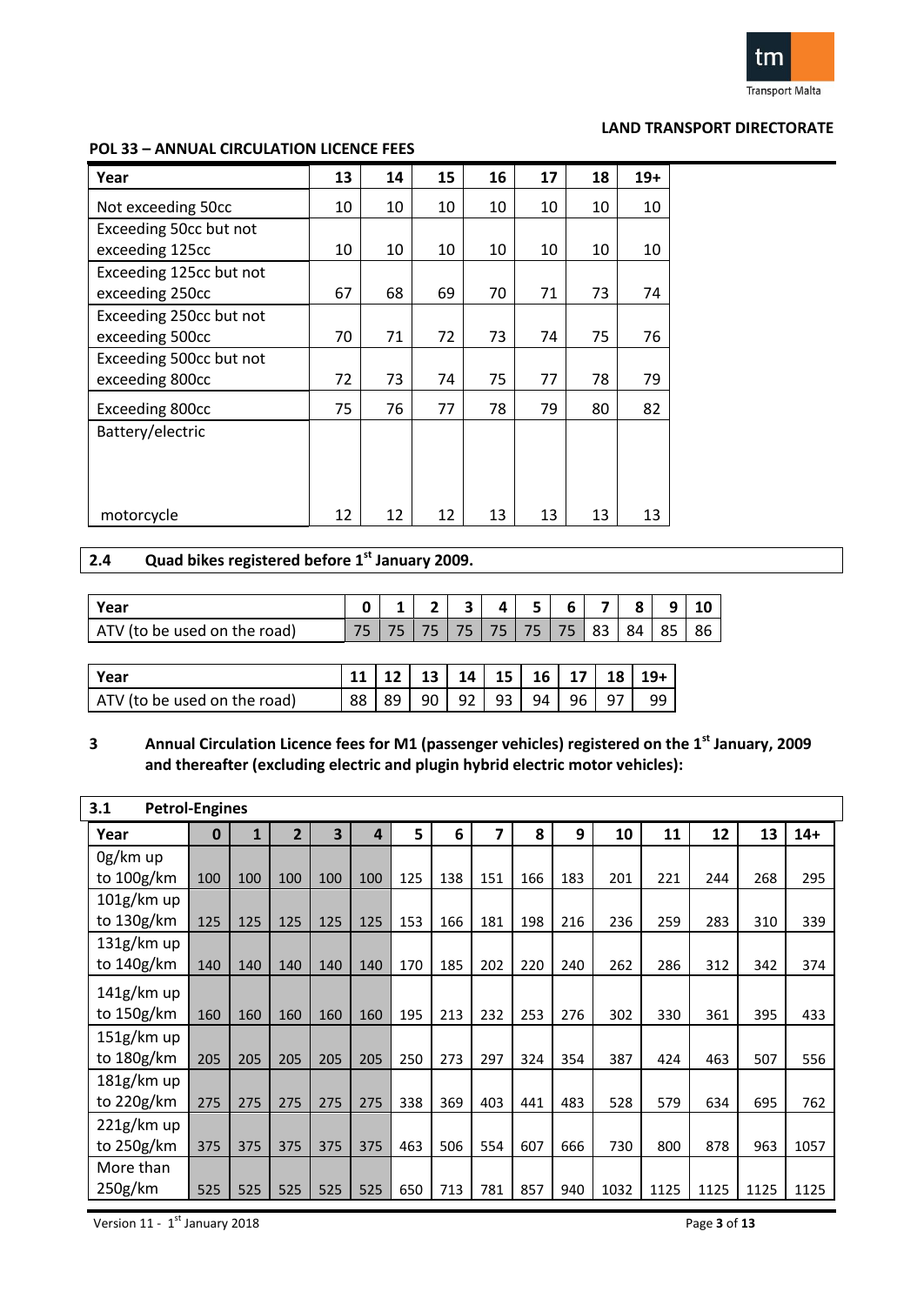

### **POL 33 – ANNUAL CIRCULATION LICENCE FEES**

| 3.2                                 |              | Diesel-Engines (PM 0-0.005g/km) |                |     |     |     |     |     |     |     |      |      |      |      |       |
|-------------------------------------|--------------|---------------------------------|----------------|-----|-----|-----|-----|-----|-----|-----|------|------|------|------|-------|
| Year                                | $\mathbf{0}$ | $\mathbf{1}$                    | $\overline{2}$ | 3   | 4   | 5   | 6   | 7   | 8   | 9   | 10   | 11   | 12   | 13   | $14+$ |
| 0g/km up to<br>100 <sub>g</sub> /km | 100          | 100                             | 100            | 100 | 100 | 125 | 138 | 151 | 166 | 183 | 201  | 221  | 244  | 268  | 295   |
| $101g$ /km up<br>to 130g/km         | 125          | 125                             | 125            | 125 | 125 | 153 | 166 | 181 | 198 | 216 | 236  | 259  | 283  | 310  | 339   |
| $131g$ /km up<br>to 140g/km         | 140          | 140                             | 140            | 140 | 140 | 170 | 185 | 202 | 220 | 240 | 262  | 286  | 312  | 342  | 374   |
| $141g$ /km up<br>to $150g/km$       | 160          | 160                             | 160            | 160 | 160 | 195 | 213 | 232 | 253 | 276 | 302  | 330  | 361  | 395  | 433   |
| $151g$ /km up<br>to 180g/km         | 205          | 205                             | 205            | 205 | 205 | 250 | 273 | 297 | 324 | 354 | 387  | 424  | 463  | 507  | 556   |
| 181g/km up<br>to 220g/km            | 275          | 275                             | 275            | 275 | 275 | 338 | 369 | 403 | 441 | 483 | 528  | 579  | 634  | 695  | 762   |
| $221g$ /km up<br>to 250g/km         | 375          | 375                             | 375            | 375 | 375 | 463 | 506 | 554 | 607 | 666 | 730  | 800  | 878  | 963  | 1057  |
| More than<br>250g/km                | 525          | 525                             | 525            | 525 | 525 | 650 | 713 | 781 | 857 | 940 | 1032 | 1125 | 1125 | 1125 | 1125  |

| 3.3                           |              |              |                |     | Diesel-Engines (PM 0.006-0.025g/km) |     |     |     |     |     |      |      |      |      |       |
|-------------------------------|--------------|--------------|----------------|-----|-------------------------------------|-----|-----|-----|-----|-----|------|------|------|------|-------|
| Year                          | $\mathbf{0}$ | $\mathbf{1}$ | $\overline{2}$ | 3   | 4                                   | 5   | 6   | 7   | 8   | 9   | 10   | 11   | 12   | 13   | $14+$ |
| 0g/km up to<br>100g/km        | 105          | 105          | 105            | 105 | 105                                 | 131 | 144 | 159 | 175 | 192 | 211  | 233  | 256  | 281  | 309   |
| 101g/km up<br>to 130g/km      | 131          | 131          | 131            | 131 | 131                                 | 159 | 174 | 190 | 207 | 226 | 248  | 271  | 296  | 324  | 355   |
| $131g$ /km up<br>to 140g/km   | 146          | 146          | 146            | 146 | 146                                 | 178 | 193 | 211 | 230 | 251 | 274  | 299  | 327  | 358  | 391   |
| $141g$ /km up<br>to $150g/km$ | 167          | 167          | 167            | 167 | 167                                 | 204 | 222 | 242 | 265 | 289 | 316  | 346  | 378  | 414  | 453   |
| 151g/km up<br>to $180g/km$    | 214          | 214          | 214            | 214 | 214                                 | 261 | 285 | 311 | 339 | 371 | 405  | 444  | 485  | 531  | 582   |
| $181g$ /km up<br>to $220g/km$ | 288          | 288          | 288            | 288 | 288                                 | 353 | 386 | 422 | 462 | 505 | 553  | 606  | 664  | 728  | 799   |
| $221g/km$ up<br>to 250g/km    | 393          | 393          | 393            | 393 | 393                                 | 484 | 530 | 581 | 663 | 698 | 765  | 839  | 920  | 1010 | 1108  |
| More than<br>250g/km          | 550          | 550          | 550            | 550 | 550                                 | 681 | 747 | 819 | 898 | 986 | 1082 | 1150 | 1150 | 1150 | 1150  |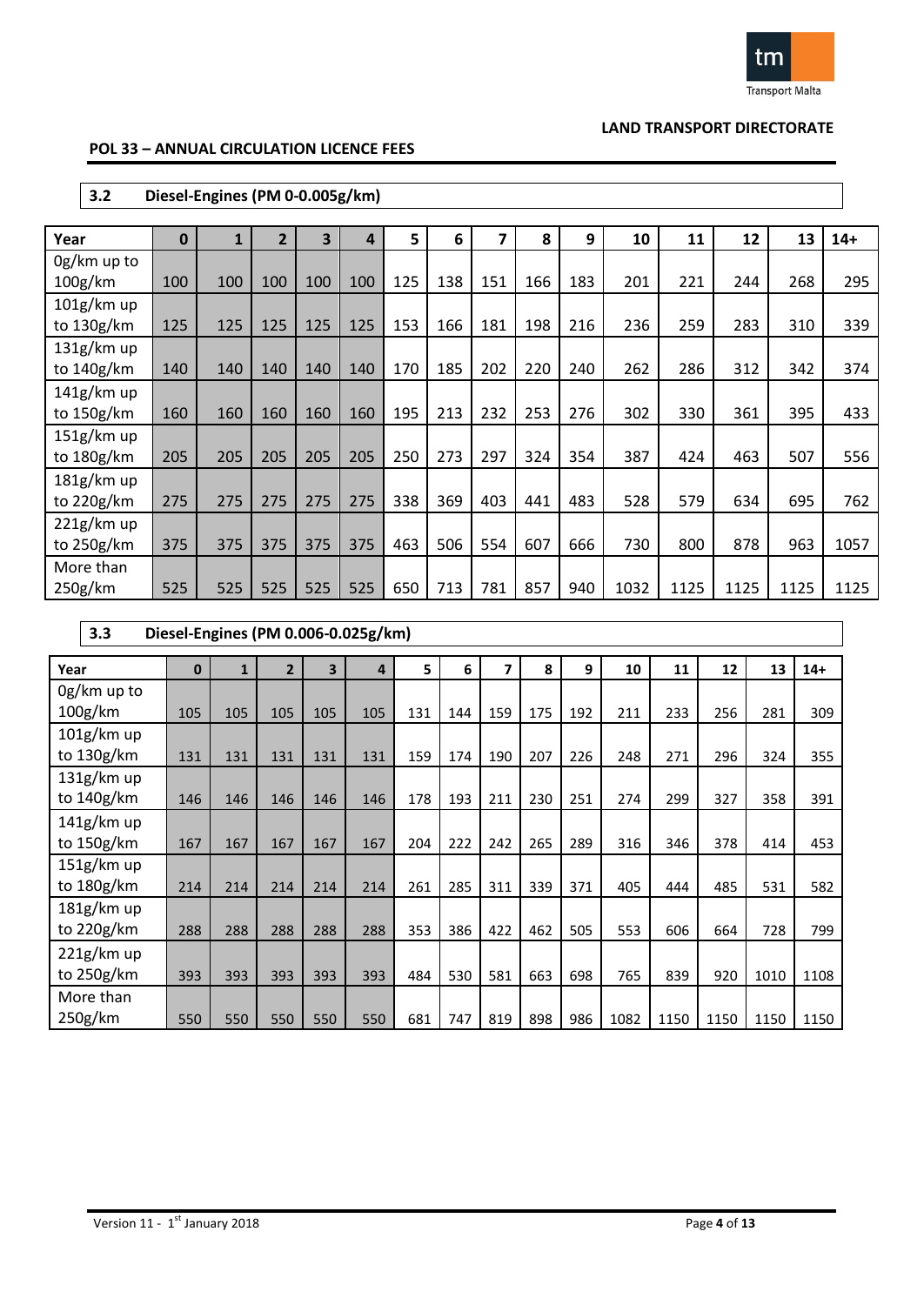

### **POL 33 – ANNUAL CIRCULATION LICENCE FEES**

| Year                                | $\mathbf{0}$ | $\mathbf{1}$ | $\overline{2}$ | $\overline{\mathbf{3}}$             | 4   | 5.  | 6   | $\overline{7}$ | 8   | 9    | 10   | 11   | 12   | 13   | $14+$ |
|-------------------------------------|--------------|--------------|----------------|-------------------------------------|-----|-----|-----|----------------|-----|------|------|------|------|------|-------|
| 0g/km up to<br>100 <sub>g</sub> /km | 110          | 110          | 110            | 110                                 | 110 | 138 | 152 | 167            | 183 | 202  | 222  | 244  | 269  | 295  | 325   |
| $101g$ /km up<br>to 130g/km         | 136          | 136          | 136            | 136                                 | 136 | 167 | 182 | 198            | 217 | 237  | 259  | 284  | 310  | 340  | 372   |
| 131g/km up<br>to 140g/km            | 152          | 152          | 152            | 152                                 | 152 | 185 | 202 | 220            | 240 | 262  | 286  | 313  | 342  | 374  | 410   |
| $141g$ /km up<br>to 150g/km         | 174          | 174          | 174            | 174                                 | 174 | 213 | 232 | 253            | 277 | 302  | 331  | 362  | 396  | 434  | 475   |
| 151g/km up<br>to 180g/km            | 223          | 223          | 223            | 223                                 | 223 | 273 | 298 | 325            | 355 | 388  | 425  | 464  | 508  | 557  | 610   |
| 181g/km up<br>to 220g/km            | 301          | 301          | 301            | 301                                 | 301 | 370 | 404 | 442            | 484 | 529  | 580  | 635  | 696  | 764  | 837   |
| 221g/km up<br>to 250g/km            | 411          | 411          | 411            | 411                                 | 411 | 507 | 556 | 609            | 667 | 731  | 802  | 880  | 965  | 1059 | 1162  |
| More than<br>250g/km                | 576          | 576          | 576            | 576                                 | 576 | 714 | 783 | 859            | 942 | 1034 | 1135 | 1175 | 1175 | 1175 | 1175  |
| 3.4                                 |              |              |                | Diesel-Engines (PM 0.026-0.035g/km) |     |     |     |                |     |      |      |      |      |      |       |

#### **3.5 Diesel-Engines (PM 0.036+g/km**)

| Year          | $\mathbf{0}$ | $\mathbf{1}$ | $\overline{2}$ | 3   | 4   | 5   | 6   | 7   | 8   | 9    | 10   | 11   | 12   | 13   | $14+$ |
|---------------|--------------|--------------|----------------|-----|-----|-----|-----|-----|-----|------|------|------|------|------|-------|
| 0g/km up to   |              |              |                |     |     |     |     |     |     |      |      |      |      |      |       |
| 100g/km       | 116          | 116          | 116            | 116 | 116 | 145 | 159 | 175 | 193 | 212  | 233  | 256  | 282  | 310  | 341   |
| $101g$ /km up |              |              |                |     |     |     |     |     |     |      |      |      |      |      |       |
| to 130g/km    | 142          | 142          | 142            | 142 | 142 | 174 | 190 | 208 | 227 | 248  | 271  | 297  | 325  | 356  | 390   |
| $131g$ /km up |              |              |                |     |     |     |     |     |     |      |      |      |      |      |       |
| to 140g/km    | 159          | 159          | 159            | 159 | 159 | 194 | 211 | 230 | 251 | 274  | 300  | 328  | 358  | 392  | 429   |
| 141g/km up    |              |              |                |     |     |     |     |     |     |      |      |      |      |      |       |
| to 150g/km    | 182          | 182          | 182            | 182 | 182 | 223 | 243 | 265 | 290 | 317  | 346  | 379  | 415  | 454  | 498   |
| $151g$ /km up |              |              |                |     |     |     |     |     |     |      |      |      |      |      |       |
| to 180g/km    | 233          | 233          | 233            | 233 | 233 | 285 | 312 | 340 | 372 | 406  | 444  | 486  | 533  | 583  | 639   |
| $181g$ /km up |              |              |                |     |     |     |     |     |     |      |      |      |      |      |       |
| to 220g/km    | 314          | 314          | 314            | 314 | 314 | 387 | 423 | 463 | 506 | 555  | 608  | 666  | 730  | 800  | 878   |
| $221g$ /km up |              |              |                |     |     |     |     |     |     |      |      |      |      |      |       |
| to 250g/km    | 430          | 430          | 430            | 430 | 430 | 531 | 582 | 638 | 699 | 767  | 841  | 922  | 1012 | 1111 | 1219  |
| More than     |              |              |                |     |     |     |     |     |     |      |      |      |      |      |       |
| 250g/km       | 604          | 604          | 604            | 604 | 604 | 749 | 821 | 900 | 988 | 1084 | 1190 | 1225 | 1225 | 1225 | 1225  |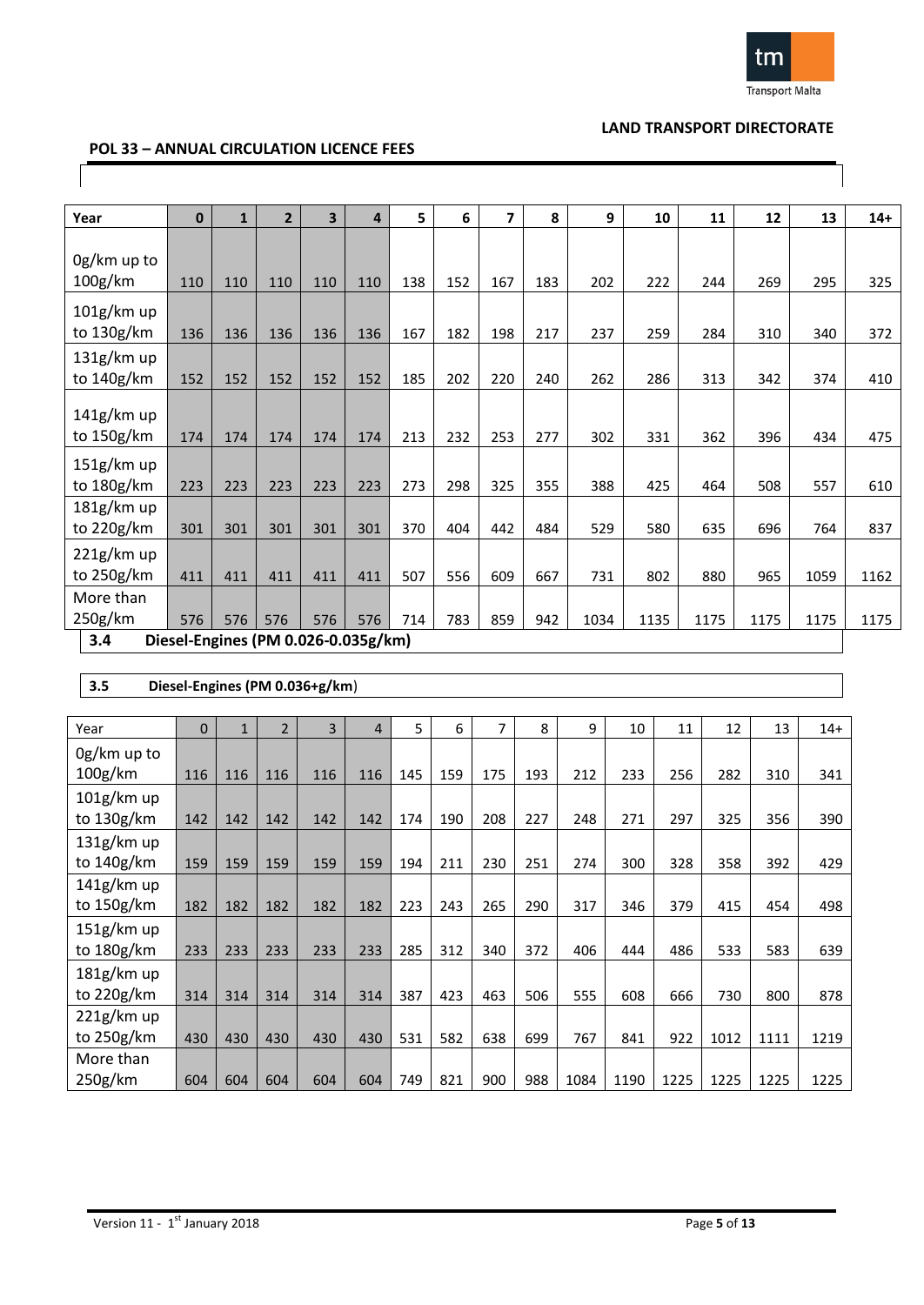

### **POL 33 – ANNUAL CIRCULATION LICENCE FEES**

| Motorcycles registered on the 1 <sup>st</sup> January, 2009 and thereafter<br>3.6 |             |              |                |    |    |    |    |                |     |     |     |     |     |     |       |
|-----------------------------------------------------------------------------------|-------------|--------------|----------------|----|----|----|----|----------------|-----|-----|-----|-----|-----|-----|-------|
|                                                                                   |             |              |                |    |    |    |    |                |     |     |     |     |     |     |       |
| Year                                                                              | $\mathbf 0$ | $\mathbf{1}$ | $\overline{2}$ | 3  | 4  | 5  | 6  | $\overline{7}$ | 8   | 9   | 10  | 11  | 12  | 13  | $14+$ |
| <b>Not</b>                                                                        |             |              |                |    |    |    |    |                |     |     |     |     |     |     |       |
| exceeding                                                                         |             |              |                |    |    |    |    |                |     |     |     |     |     |     |       |
| 50cc                                                                              | 10          | 10           | 10             | 10 | 10 | 10 | 10 | 10             | 10  | 10  | 10  | 10  | 10  | 10  | 10    |
| 51cc but                                                                          |             |              |                |    |    |    |    |                |     |     |     |     |     |     |       |
| not                                                                               |             |              |                |    |    |    |    |                |     |     |     |     |     |     |       |
| exceeding                                                                         |             |              |                |    |    |    |    |                |     |     |     |     |     |     |       |
| 125cc                                                                             | 10          | 10           | 10             | 10 | 10 | 10 | 10 | 10             | 10  | 10  | 10  | 10  | 10  | 10  | 10    |
| 126cc but                                                                         |             |              |                |    |    |    |    |                |     |     |     |     |     |     |       |
| not                                                                               |             |              |                |    |    |    |    |                |     |     |     |     |     |     |       |
| exceeding                                                                         |             |              |                |    |    |    |    |                |     |     |     |     |     |     |       |
| 250cc                                                                             | 65          | 65           | 65             | 65 | 65 | 72 | 79 | 87             | 95  | 105 | 115 | 127 | 139 | 153 | 169   |
| 251cc but                                                                         |             |              |                |    |    |    |    |                |     |     |     |     |     |     |       |
| not                                                                               |             |              |                |    |    |    |    |                |     |     |     |     |     |     |       |
| exceeding                                                                         |             |              |                |    |    |    |    |                |     |     |     |     |     |     |       |
| 500 <sub>cc</sub>                                                                 | 70          | 70           | 70             | 70 | 70 | 77 | 85 | 93             | 102 | 113 | 124 | 136 | 150 | 165 | 182   |
| 501cc but                                                                         |             |              |                |    |    |    |    |                |     |     |     |     |     |     |       |
| not                                                                               |             |              |                |    |    |    |    |                |     |     |     |     |     |     |       |
| exceeding                                                                         |             |              |                |    |    |    |    |                |     |     |     |     |     |     |       |
| 800cc                                                                             | 75          | 75           | 75             | 75 | 75 | 83 | 91 | 100            | 110 | 121 | 133 | 146 | 161 | 177 | 195   |
| Exceeding                                                                         |             |              |                |    |    |    |    |                |     |     |     |     |     |     |       |
| 800cc                                                                             | 80          | 80           | 80             | 80 | 80 | 88 | 97 | 106            | 117 | 129 | 142 | 156 | 171 | 189 | 207   |

# **3.7 Quad bikes registered on the 1st January, 2009 and thereafter**

| Year                      |     |     |     |     |     |     |     |     | $\bullet$<br>۰ | a   | 10  | 11<br>ᆠ | 12  | 13  | $14+$ |
|---------------------------|-----|-----|-----|-----|-----|-----|-----|-----|----------------|-----|-----|---------|-----|-----|-------|
| ATV (to be<br>used on the |     |     |     |     |     |     |     |     |                |     |     |         |     |     |       |
| road)                     | 100 | 100 | 100 | 100 | 100 | 110 | 171 | 133 | 146            | 161 | 177 | 195     | 214 | 236 | 259   |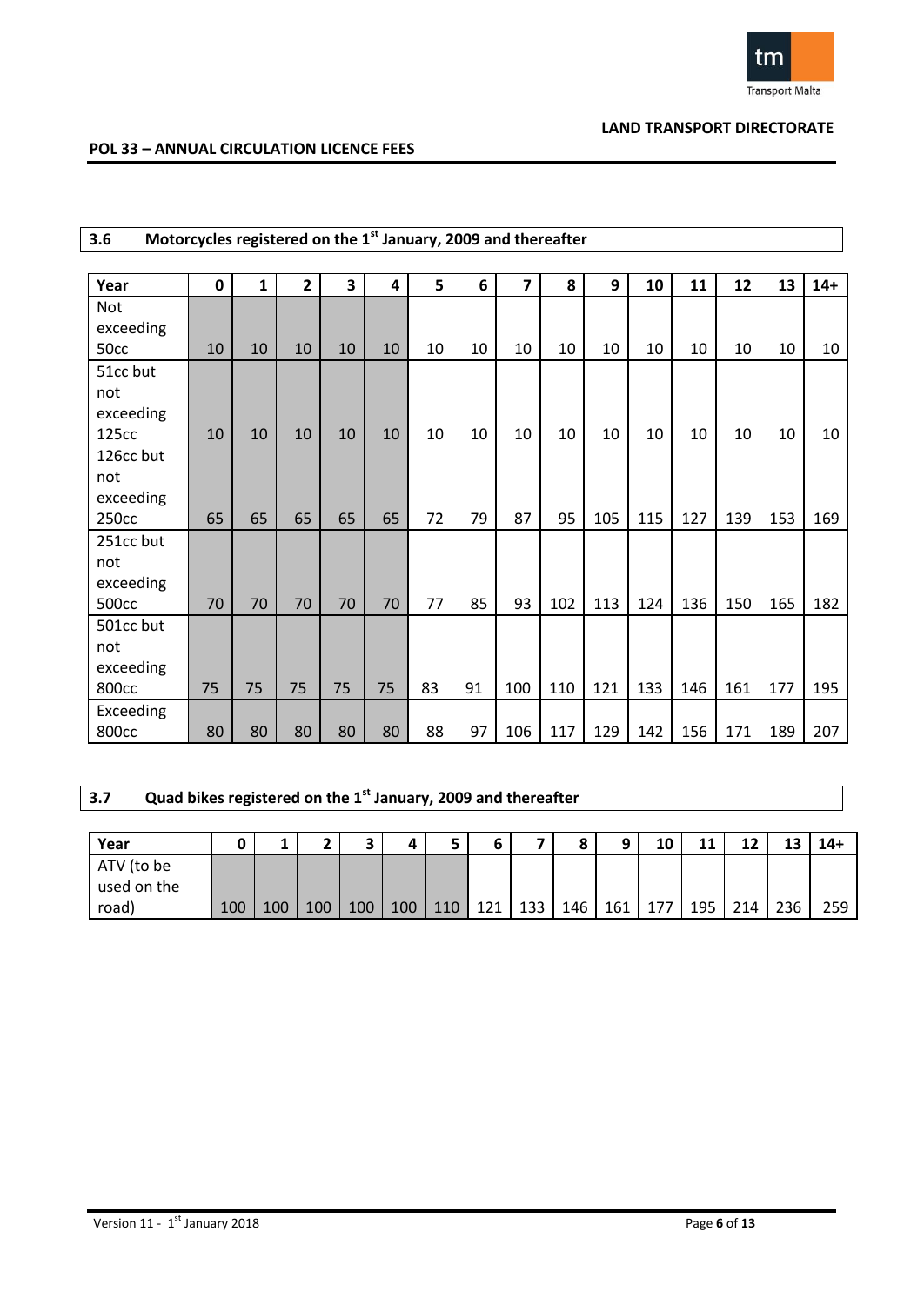

#### **POL 33 – ANNUAL CIRCULATION LICENCE FEES**

**4 Annual circulation licence fees for the use of N1, N2, N3 (Goods carrying vehicles), Special Purpose and Tractor Units registered after the 31st December, 2009.** 

**As from the 1st January, 2014, these licence fees shall also be paid for the use of goods carrying motor vehicles registered prior to the 1st January, 2010, in which case the licence fee shall be that which corresponds to the vehicle's year of manufacture; provided that the said fee shall not be lower than its current fee.**

**4.1 Goods carrying vehicles (excluding vehicle combinations - articulated vehicles and road trains)**

|                |                          |     |              |                |                | Year           |     |     |                |
|----------------|--------------------------|-----|--------------|----------------|----------------|----------------|-----|-----|----------------|
| No of          | Maximum authorized       | 0   | $\mathbf{1}$ | $\overline{2}$ | $\overline{3}$ | $\overline{4}$ | 5   | 6   | $\overline{7}$ |
| axles          | mass (Kgs)               | €   | €            | €              | €              | €              | €   | €   | €              |
|                | up to 3,500              | 101 | 101          | 101            | 101            | 101            | 126 | 139 | 153            |
|                | over 3,500 up to 5,000   | 101 | 101          | 101            | 101            | 101            | 126 | 139 | 153            |
|                | over 5,000 up to 11,999  | 101 | 101          | 101            | 101            | 101            | 126 | 139 | 153            |
| $\overline{2}$ | over 11,999 up to 12,999 | 101 | 101          | 101            | 101            | 101            | 126 | 139 | 153            |
|                | over 12,999 up to 13,999 | 101 | 101          | 101            | 101            | 101            | 126 | 139 | 153            |
|                | over 13,999 up to 14,999 | 101 | 101          | 101            | 101            | 101            | 126 | 139 | 153            |
|                | over 14,999              | 126 | 126          | 126            | 126            | 126            | 157 | 173 | 190            |
|                | from 15,000 up to 16,999 | 101 | 101          | 101            | 101            | 101            | 126 | 139 | 153            |
|                | over 16,999 up to 18,999 | 101 | 101          | 101            | 101            | 101            | 126 | 139 | 153            |
|                | over 18,999 up to 20,999 | 115 | 115          | 115            | 115            | 115            | 143 | 158 | 174            |
| 3              | over 20,999 up to 22,999 | 144 | 144          | 144            | 144            | 144            | 157 | 170 | 184            |
|                | over 22,999 up to 24,999 | 222 | 222          | 222            | 222            | 222            | 237 | 251 | 266            |
|                | over 24,999              | 222 | 222          | 222            | 222            | 222            | 237 | 251 | 266            |
|                | from 23,000 up to 24,999 | 144 | 144          | 144            | 144            | 144            | 156 | 168 | 181            |
|                | over 24,999 up to 26,999 | 146 | 146          | 146            | 146            | 146            | 158 | 170 | 181            |
| 4              | over 26,999 up to 28,999 | 228 | 228          | 228            | 228            | 228            | 246 | 265 | 283            |
|                | over 28,999 up to 30,999 | 362 | 362          | 362            | 362            | 362            | 392 | 421 | 451            |
|                | over 30,999              | 362 | 362          | 362            | 362            | 362            | 392 | 421 | 451            |
| 5              | 32,000 and over          | 362 | 362          | 362            | 362            | 362            | 392 | 421 | 451            |

**4.1.1 Driving axle(s) with air suspension or recognized equivalent**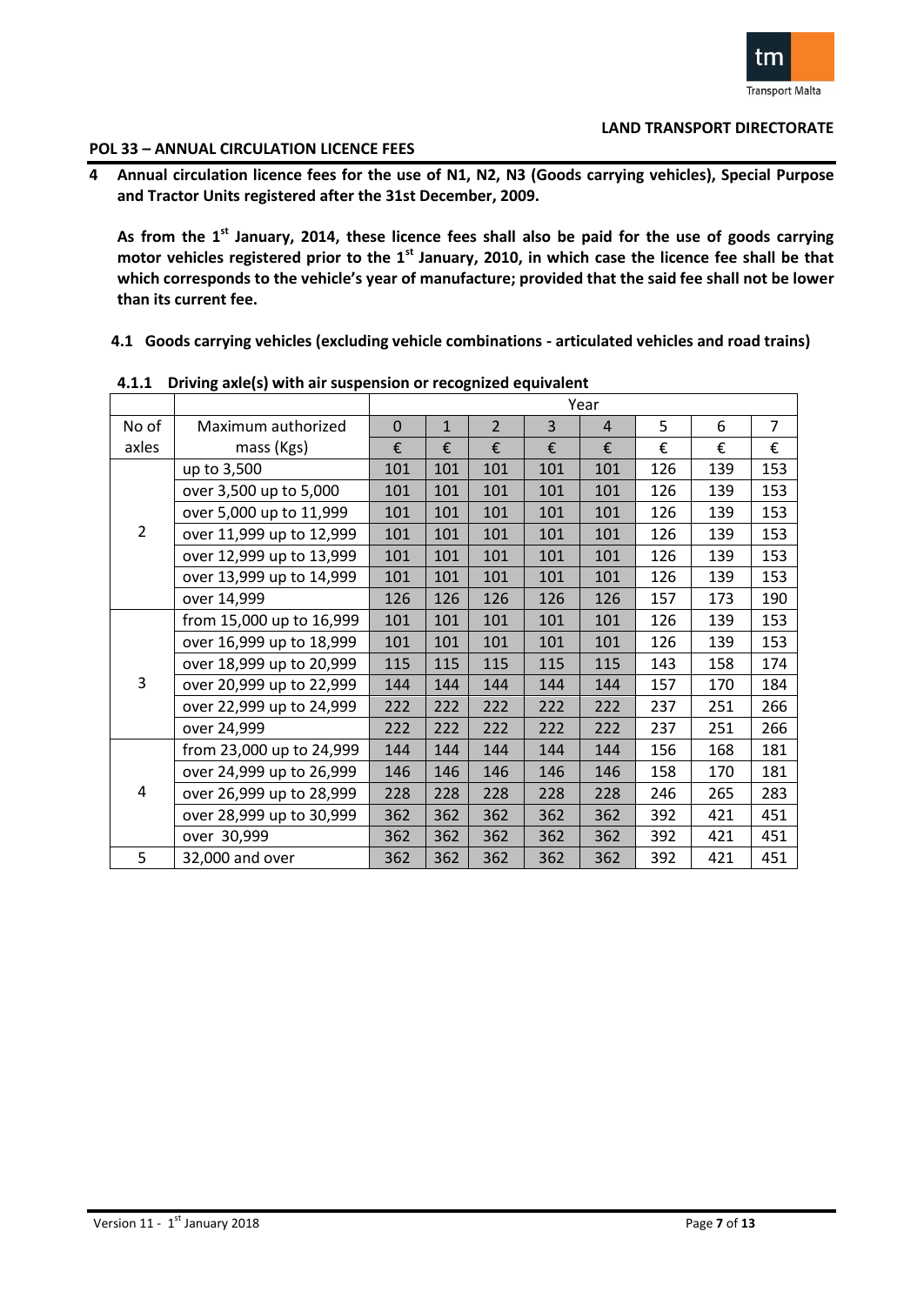

### **POL 33 – ANNUAL CIRCULATION LICENCE FEES**

|                |                          | Year<br>8<br>9<br>13<br>10<br>11<br>12<br>$14+$<br>€<br>€<br>€<br>€<br>€<br>€<br>€ |     |     |     |     |     |     |  |
|----------------|--------------------------|------------------------------------------------------------------------------------|-----|-----|-----|-----|-----|-----|--|
| No of          | Maximum authorized       |                                                                                    |     |     |     |     |     |     |  |
| axles          | mass (Kgs)               |                                                                                    |     |     |     |     |     |     |  |
|                | up to 3,500              | 168                                                                                | 185 | 204 | 224 | 246 | 271 | 298 |  |
|                | over 3,500 up to 5,000   | 168                                                                                | 185 | 204 | 224 | 246 | 271 | 298 |  |
|                | over 5,000 up to 11,999  | 168                                                                                | 185 | 204 | 224 | 246 | 271 | 298 |  |
| $\overline{2}$ | over 11,999 up to 12,999 | 168                                                                                | 185 | 204 | 224 | 246 | 271 | 298 |  |
|                | over 12,999 up to 13,999 | 168                                                                                | 185 | 204 | 224 | 246 | 271 | 298 |  |
|                | over 13,999 up to 14,999 | 168                                                                                | 185 | 204 | 224 | 246 | 271 | 298 |  |
|                | over 14,999              | 209                                                                                | 230 | 253 | 278 | 306 | 337 | 370 |  |
|                | from 15,000 up to 16,999 | 168                                                                                | 185 | 204 | 224 | 246 | 271 | 298 |  |
|                | over 16,999 up to 18,999 | 168                                                                                | 185 | 204 | 224 | 246 | 271 | 298 |  |
|                | over 18,999 up to 20,999 | 191                                                                                | 210 | 231 | 254 | 280 | 307 | 338 |  |
| 3              | over 20,999 up to 22,999 | 197                                                                                | 210 | 231 | 254 | 280 | 307 | 338 |  |
|                | over 22,999 up to 24,999 | 280                                                                                | 295 | 325 | 357 | 393 | 432 | 475 |  |
|                | over 24,999              | 280                                                                                | 295 | 325 | 357 | 393 | 432 | 475 |  |
|                | from 23,000 up to 24,999 | 193                                                                                | 205 | 226 | 248 | 273 | 300 | 330 |  |
|                | over 24,999 up to 26,999 | 193                                                                                | 205 | 226 | 248 | 273 | 300 | 330 |  |
| 4              | over 26,999 up to 28,999 | 302                                                                                | 320 | 352 | 387 | 426 | 469 | 515 |  |
|                | over 28,999 up to 30,999 | 480                                                                                | 510 | 561 | 617 | 679 | 747 | 821 |  |
|                | over 30,999              | 480                                                                                | 510 | 561 | 617 | 679 | 747 | 821 |  |
| 5              | 32,000 and over          | 480                                                                                | 510 | 561 | 617 | 679 | 747 | 821 |  |

**4.1.2 Other driving axle(s) suspension systems**

|                |                          | Year<br>5<br>$\overline{7}$<br>$\overline{2}$<br>3<br>6<br>$\mathbf 0$<br>$\mathbf{1}$<br>$\overline{4}$<br>€<br>€<br>€<br>€<br>€<br>€<br>€<br>€ |     |     |     |     |     |     |     |  |  |
|----------------|--------------------------|--------------------------------------------------------------------------------------------------------------------------------------------------|-----|-----|-----|-----|-----|-----|-----|--|--|
| No of          | Maximum authorized       |                                                                                                                                                  |     |     |     |     |     |     |     |  |  |
| axles          | mass                     |                                                                                                                                                  |     |     |     |     |     |     |     |  |  |
|                | (Kgs)                    |                                                                                                                                                  |     |     |     |     |     |     |     |  |  |
|                | up to 3,500              | 101                                                                                                                                              | 101 | 101 | 101 | 101 | 126 | 139 | 153 |  |  |
|                | over 3,500 up to 5,000   | 101                                                                                                                                              | 101 | 101 | 101 | 101 | 126 | 139 | 153 |  |  |
|                | over 5,000 up to 11,999  | 101                                                                                                                                              | 101 | 101 | 101 | 101 | 126 | 139 | 153 |  |  |
| $\overline{2}$ | over 11,999 up to 12,999 | 101                                                                                                                                              | 101 | 101 | 101 | 101 | 126 | 139 | 153 |  |  |
|                | over 12,999 up to 13,999 | 101                                                                                                                                              | 101 | 101 | 101 | 101 | 126 | 139 | 153 |  |  |
|                | over 13,999 up to 14,999 | 121                                                                                                                                              | 121 | 121 | 121 | 121 | 134 | 147 | 159 |  |  |
|                | over 14,999              | 274                                                                                                                                              | 274 | 274 | 274 | 274 | 293 | 312 | 332 |  |  |
|                | from 15,000 up to 16,999 | 101                                                                                                                                              | 101 | 101 | 101 | 101 | 126 | 139 | 153 |  |  |
|                | over 16,999 up to 18,999 | 101                                                                                                                                              | 101 | 101 | 101 | 101 | 126 | 141 | 155 |  |  |
|                | over 18,999 up to 20,999 | 144                                                                                                                                              | 144 | 144 | 144 | 144 | 157 | 170 | 184 |  |  |
| 3              | over 20,999 up to 22,999 | 222                                                                                                                                              | 222 | 222 | 222 | 222 | 238 | 253 | 269 |  |  |
|                | over 22,999 up to 24,999 | 345                                                                                                                                              | 345 | 345 | 345 | 345 | 368 | 391 | 414 |  |  |
|                | over 24,999              | 345                                                                                                                                              | 345 | 345 | 345 | 345 | 368 | 391 | 414 |  |  |
|                | from 23,000 up to 24,999 | 146                                                                                                                                              | 146 | 146 | 146 | 146 | 159 | 172 | 184 |  |  |
|                | over 24,999 up to 26,999 | 228                                                                                                                                              | 228 | 228 | 228 | 228 | 246 | 265 | 283 |  |  |
| 4              | over 26,999 up to 28,999 | 362                                                                                                                                              | 362 | 362 | 362 | 362 | 392 | 421 | 451 |  |  |
|                | over 28,999 up to 30,999 | 537                                                                                                                                              | 537 | 537 | 537 | 537 | 578 | 618 | 659 |  |  |
|                | over 30,999              | 537                                                                                                                                              | 537 | 537 | 537 | 537 | 578 | 618 | 659 |  |  |
| 5              | 32,000 and over          | 537                                                                                                                                              | 537 | 537 | 537 | 537 | 578 | 618 | 659 |  |  |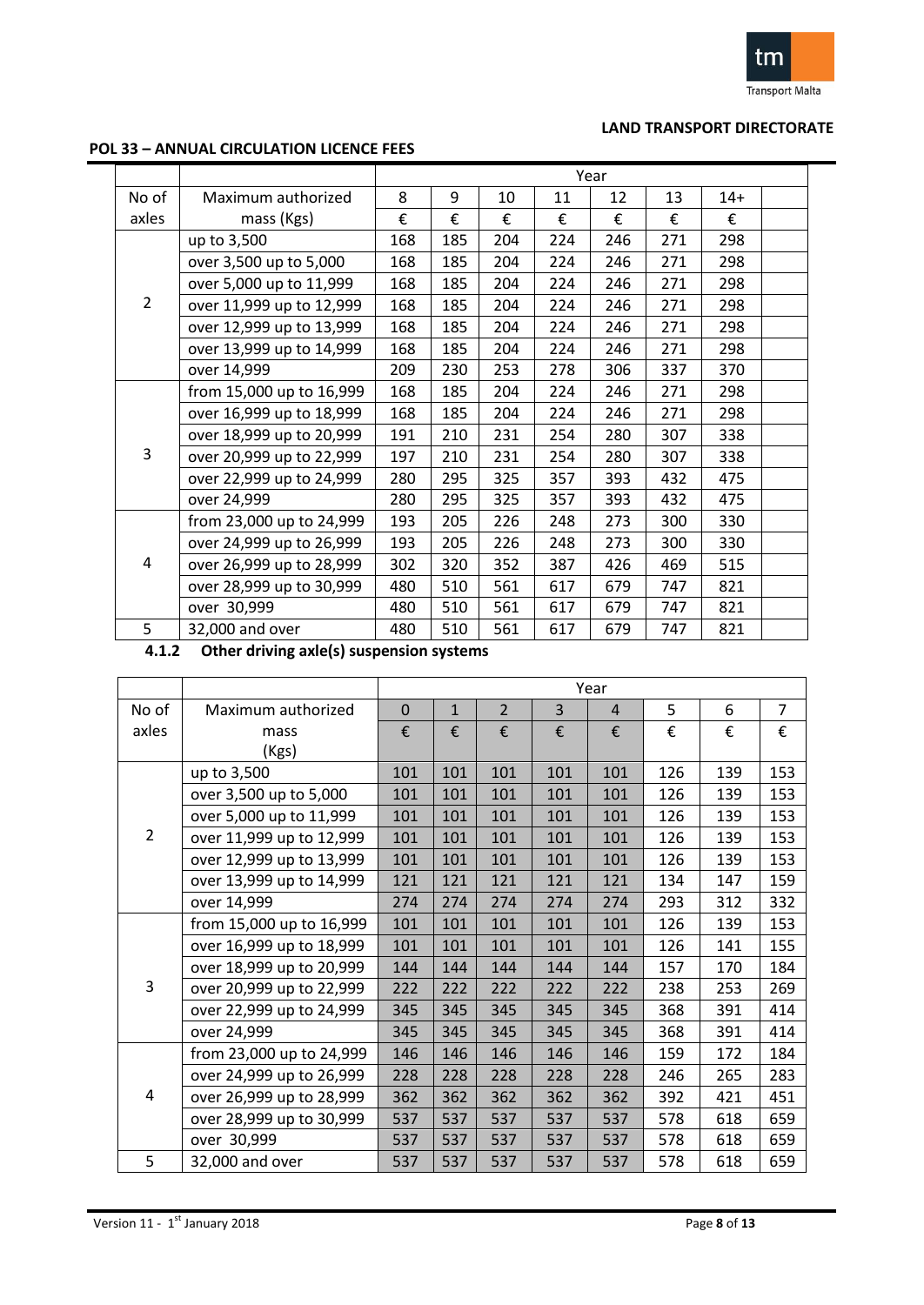

### **POL 33 – ANNUAL CIRCULATION LICENCE FEES**

|                |                          |     |     |     | Year |     |       |       |
|----------------|--------------------------|-----|-----|-----|------|-----|-------|-------|
| No of          | Maximum authorized       | 8   | 9   | 10  | 11   | 12  | 13    | $14+$ |
| axles          | mass (Kgs)               | €   | €   | €   | €    | €   | €     | €     |
|                | up to 3,500              | 168 | 185 | 204 | 224  | 246 | 271   | 298   |
|                | over 3,500 up to 5,000   | 168 | 185 | 204 | 224  | 246 | 271   | 298   |
|                | over 5,000 up to 11,999  | 168 | 185 | 204 | 224  | 246 | 271   | 298   |
| $\overline{2}$ | over 11,999 up to 12,999 | 168 | 185 | 204 | 224  | 246 | 271   | 298   |
|                | over 12,999 up to 13,999 | 168 | 185 | 204 | 224  | 246 | 271   | 298   |
|                | over 13,999 up to 14,999 | 172 | 185 | 204 | 224  | 246 | 271   | 298   |
|                | over 14,999              | 351 | 370 | 407 | 448  | 492 | 542   | 596   |
|                | from 15,000 up to 16,999 | 168 | 185 | 204 | 224  | 246 | 271   | 298   |
|                | over 16,999 up to 18,999 | 170 | 185 | 204 | 224  | 246 | 271   | 298   |
|                | over 18,999 up to 20,999 | 197 | 210 | 231 | 254  | 280 | 307   | 338   |
| 3              | over 20,999 up to 22,999 | 284 | 300 | 330 | 363  | 399 | 439   | 483   |
|                | over 22,999 up to 24,999 | 437 | 460 | 506 | 557  | 612 | 673   | 741   |
|                | over 24,999              | 437 | 460 | 506 | 557  | 612 | 673   | 741   |
|                | from 23,000 up to 24,999 | 197 | 210 | 231 | 254  | 280 | 307   | 338   |
|                | over 24,999 up to 26,999 | 302 | 320 | 352 | 387  | 426 | 469   | 515   |
| 4              | over 26,999 up to 28,999 | 480 | 510 | 561 | 617  | 679 | 747   | 821   |
|                | over 28,999 up to 30,999 | 699 | 740 | 814 | 895  | 985 | 1,083 | 1,192 |
|                | over 30,999              | 699 | 740 | 814 | 895  | 985 | 1,083 | 1,192 |
| 5              | 32,000 and over          | 699 | 740 | 814 | 895  | 985 | 1,083 | 1,192 |

#### **4.2 Articulated vehicles**

# **4.2.1 Driving axle(s) - Air suspension system**

|         |                          |             |              |                |     | Year           |     |     |                |
|---------|--------------------------|-------------|--------------|----------------|-----|----------------|-----|-----|----------------|
| No of   | Maximum authorized       | $\mathbf 0$ | $\mathbf{1}$ | $\overline{2}$ | 3   | $\overline{4}$ | 5   | 6   | $\overline{7}$ |
| axles   | mass (Kgs)               | €           | €            | €              | €   | €              | €   | €   | €              |
|         | up to 11,999             | 51          | 51           | 51             | 51  | 51             | 64  | 70  | 77             |
|         | over 11,999 up to 13,999 | 51          | 51           | 51             | 51  | 51             | 64  | 70  | 77             |
|         | over 13,999 up to 15,999 | 51          | 51           | 51             | 51  | 51             | 64  | 70  | 77             |
| $2 + 1$ | over 15,999 up to 17,999 | 51          | 51           | 51             | 51  | 51             | 64  | 70  | 77             |
|         | over 17,999 up to 19,999 | 51          | 51           | 51             | 51  | 51             | 64  | 70  | 77             |
|         | over 19,999 up to 21,999 | 51          | 51           | 51             | 51  | 51             | 64  | 70  | 77             |
|         | over 21,999 up to 22,999 | 75          | 75           | 75             | 75  | 75             | 79  | 82  | 86             |
|         | over 22,999 up to 24,999 | 97          | 97           | 97             | 97  | 97             | 97  | 97  | 97             |
|         | over 24,999              | 175         | 175          | 175            | 175 | 175            | 175 | 176 | 176            |
|         | from 23,000 up to 24,999 | 51          | 51           | 51             | 51  | 51             | 64  | 70  | 77             |
|         | over 24,999 up to 25,999 | 70          | 70           | 70             | 70  | 70             | 75  | 79  | 84             |
|         | over 25,999 up to 27,999 | 115         | 115          | 115            | 115 | 115            | 115 | 116 | 116            |
| $2+2$   | over 27,999 up to 28,999 | 169         | 169          | 169            | 169 | 169            | 169 | 169 | 170            |
|         | over 28,999 up to 30,999 | 204         | 204          | 204            | 204 | 204            | 204 | 204 | 205            |
|         | over 30,999 up to 32,999 | 335         | 335          | 335            | 335 | 335            | 335 | 335 | 335            |
|         | over 32,999 up to 35,999 | 465         | 465          | 465            | 465 | 465            | 465 | 465 | 466            |
|         | over 35,999              | 465         | 465          | 465            | 465 | 465            | 465 | 465 | 466            |
|         | from 36,000 up to 37,999 | 370         | 370          | 370            | 370 | 370            | 370 | 370 | 370            |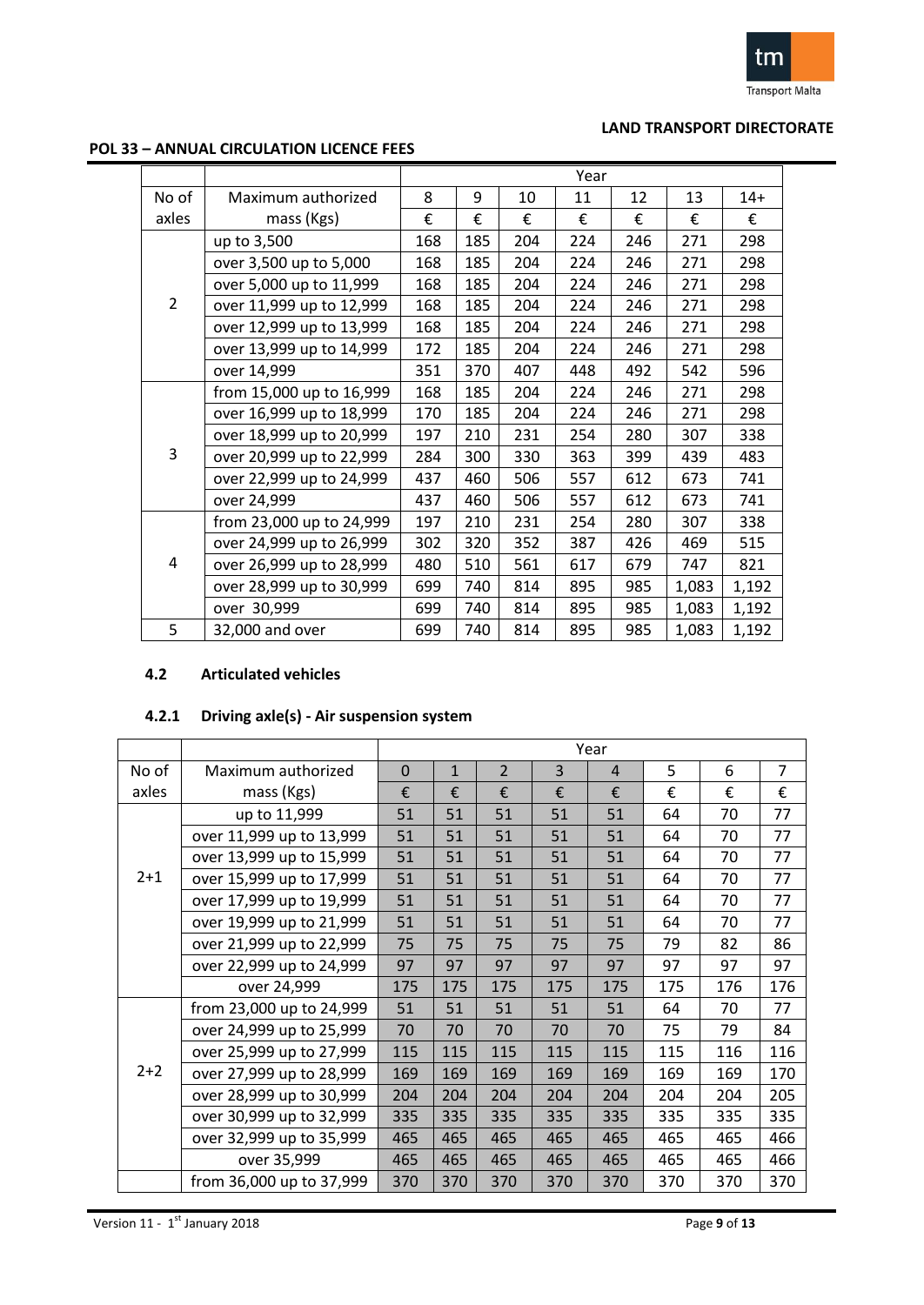

# **POL 33 – ANNUAL CIRCULATION LICENCE FEES**

| $2 + 3$ | over 37,999              | 515 | 515 | 515 | 515 | 515 | 515 | 516 | 516 |  |
|---------|--------------------------|-----|-----|-----|-----|-----|-----|-----|-----|--|
|         | from 36,000 up to 37,999 | 327 | 327 | 327 | 327 | 327 | 327 | 328 | 328 |  |
| $3+2$   | over 37,999 up to 39,999 | 454 | 454 | 454 | 454 | 454 | 454 | 454 | 454 |  |
|         | over 30,999              | 628 | 628 | 628 | 628 | 628 | 628 | 628 | 629 |  |
|         | from 36,000 up to 37,999 | 186 | 186 | 186 | 186 | 186 | 186 | 186 | 186 |  |
| $3+3$   | over 37,999 to 39,999    | 225 | 225 | 225 | 225 | 225 | 225 | 225 | 226 |  |
|         | over 39,999              | 336 | 336 | 336 | 336 | 336 | 336 | 337 | 337 |  |
| $3+4$   | 40,000 and over          | 336 | 336 | 336 | 336 | 336 | 336 | 337 | 337 |  |
| $4 + 3$ | 40,000 and over          | 336 | 336 | 336 | 336 | 336 | 336 | 337 | 337 |  |

|         |                          |     |     |     |     | Year |     |       |  |
|---------|--------------------------|-----|-----|-----|-----|------|-----|-------|--|
| No of   | Maximum authorized       | 8   | 9   | 10  | 11  | 12   | 13  | $14+$ |  |
| axles   | mass (Kgs)               | €   | €   | €   | €   | €    | €   | €     |  |
|         | up to 11,999             | 85  | 93  | 102 | 113 | 124  | 136 | 150   |  |
|         | over 11,999 up to 13,999 | 85  | 93  | 102 | 113 | 124  | 136 | 150   |  |
|         | over 13,999 up to 15,999 | 85  | 93  | 102 | 113 | 124  | 136 | 150   |  |
| $2 + 1$ | over 15,999 up to 17,999 | 85  | 93  | 102 | 113 | 124  | 136 | 150   |  |
|         | over 17,999 up to 19,999 | 85  | 93  | 102 | 113 | 124  | 136 | 150   |  |
|         | over 19,999 up to 21,999 | 85  | 93  | 102 | 113 | 124  | 136 | 150   |  |
|         | over 21,999 up to 22,999 | 90  | 93  | 102 | 113 | 124  | 136 | 150   |  |
|         | over 22,999 up to 24,999 | 97  | 97  | 107 | 117 | 129  | 142 | 156   |  |
|         | over 24,999              | 177 | 177 | 195 | 214 | 236  | 259 | 285   |  |
|         | from 23,000 up to 24,999 | 85  | 93  | 102 | 113 | 124  | 136 | 150   |  |
|         | over 24,999 up to 25,999 | 89  | 93  | 102 | 113 | 124  | 136 | 150   |  |
|         | over 25,999 up to 27,999 | 116 | 116 | 128 | 141 | 155  | 170 | 188   |  |
| $2+2$   | over 27,999 up to 28,999 | 170 | 170 | 187 | 206 | 226  | 249 | 274   |  |
|         | over 28,999 up to 30,999 | 205 | 205 | 225 | 248 | 273  | 300 | 330   |  |
|         | over 30,999 up to 32,999 | 335 | 335 | 369 | 406 | 446  | 491 | 540   |  |
|         | over 32,999 up to 35,999 | 466 | 466 | 512 | 564 | 620  | 682 | 750   |  |
|         | over 35,999              | 466 | 466 | 512 | 564 | 620  | 682 | 750   |  |
|         | from 36,000 up to 37,999 | 370 | 370 | 407 | 448 | 493  | 542 | 596   |  |
| $2 + 3$ | over 37,999              | 517 | 517 | 569 | 626 | 688  | 757 | 833   |  |
|         | from 36,000 up to 37,999 | 328 | 328 | 361 | 397 | 437  | 481 | 529   |  |
| $3 + 2$ | over 37,999 up to 39,999 | 454 | 454 | 500 | 550 | 605  | 665 | 731   |  |
|         | over 30,999              | 629 | 629 | 692 | 761 | 837  | 921 | 1,013 |  |
|         | from 36,000 up to 37,999 | 186 | 186 | 205 | 225 | 248  | 273 | 300   |  |
| $3 + 3$ | over 37,999 to 39,999    | 226 | 226 | 249 | 273 | 301  | 331 | 364   |  |
|         | over 39,999              | 337 | 338 | 372 | 409 | 450  | 494 | 544   |  |
| $3 + 4$ | 40,000 and over          | 337 | 338 | 372 | 409 | 450  | 494 | 544   |  |
| $4 + 3$ | 40,000 and over          | 337 | 338 | 372 | 409 | 450  | 494 | 544   |  |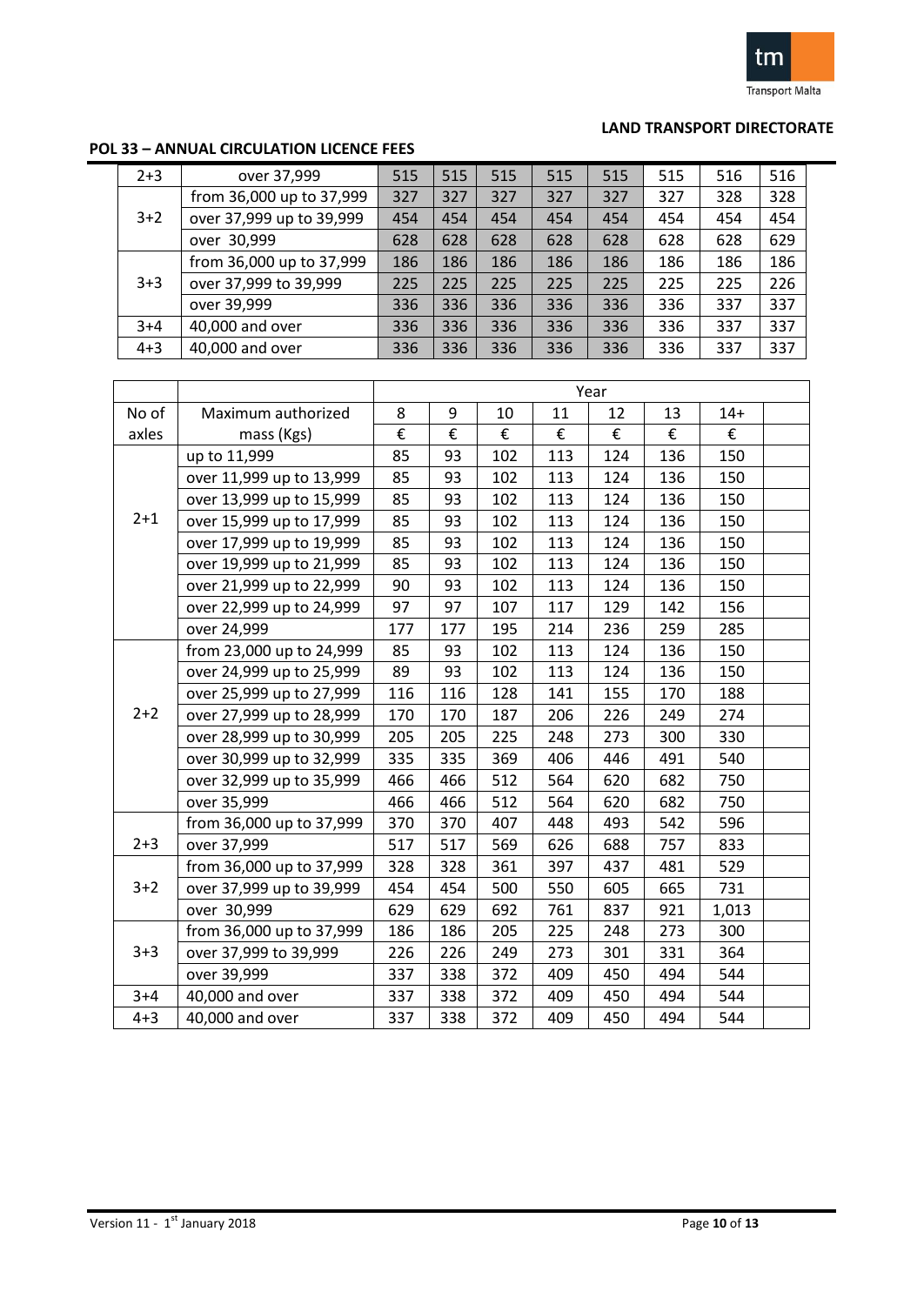

### **POL 33 – ANNUAL CIRCULATION LICENCE FEES**

| 4.2.2   | Other driving axle(s) suspension systems |             |              |                |     |                |     |     |                |
|---------|------------------------------------------|-------------|--------------|----------------|-----|----------------|-----|-----|----------------|
|         |                                          |             |              |                |     | Year           |     |     |                |
| No of   | Maximum authorized                       | $\mathbf 0$ | $\mathbf{1}$ | $\overline{2}$ | 3   | $\overline{4}$ | 5   | 6   | $\overline{7}$ |
| axles   | mass (Kgs)                               | €           | €            | €              | €   | €              | €   | €   | €              |
|         | up to 11,999                             | 51          | 51           | 51             | 51  | 51             | 64  | 70  | 77             |
|         | over 11,999 up to 13,999                 | 51          | 51           | 51             | 51  | 51             | 64  | 70  | 77             |
|         | over 13,999 up to 15,999                 | 51          | 51           | 51             | 51  | 51             | 64  | 70  | 77             |
| $2 + 1$ | over 15,999 up to 17,999                 | 51          | 51           | 51             | 51  | 51             | 64  | 70  | 77             |
|         | over 17,999 up to 19,999                 | 51          | 51           | 51             | 51  | 51             | 64  | 70  | 77             |
|         | over 19,999 up to 21,999                 | 51          | 51           | 51             | 51  | 51             | 64  | 70  | 77             |
|         | over 21,999 up to 22,999                 | 75          | 75           | 75             | 75  | 75             | 79  | 82  | 86             |
|         | over 22,999 up to 24,999                 | 97          | 97           | 97             | 97  | 97             | 97  | 97  | 97             |
|         | over 24,999                              | 175         | 175          | 175            | 175 | 175            | 175 | 176 | 176            |
|         | from 23,000 up to 24,999                 | 70          | 70           | 70             | 70  | 70             | 75  | 79  | 84             |
|         | over 24,999 up to 25,999                 | 115         | 115          | 115            | 115 | 115            | 115 | 116 | 116            |
|         | over 25,999 up to 27,999                 | 169         | 169          | 169            | 169 | 169            | 169 | 169 | 170            |
| $2 + 2$ | over 27,999 up to 28,999                 | 204         | 204          | 204            | 204 | 204            | 204 | 204 | 205            |
|         | over 28,999 up to 30,999                 | 335         | 335          | 335            | 335 | 335            | 335 | 335 | 335            |
|         | over 30,999 up to 32,999                 | 465         | 465          | 465            | 465 | 465            | 465 | 465 | 466            |
|         | over 32,999 up to 35,999                 | 706         | 706          | 706            | 706 | 706            | 706 | 707 | 707            |
|         | over 35,999                              | 706         | 706          | 706            | 706 | 706            | 706 | 707 | 707            |
|         | from 36,000 up to 37,999                 | 515         | 515          | 515            | 515 | 515            | 515 | 516 | 516            |
| $2 + 3$ | over 37,999                              | 700         | 700          | 700            | 700 | 700            | 700 | 700 | 701            |
|         | from 36,000 up to 37,999                 | 454         | 454          | 454            | 454 | 454            | 454 | 454 | 454            |
| $3 + 2$ | over 37,999 up to 39,999                 | 628         | 628          | 628            | 628 | 628            | 628 | 628 | 629            |
|         | over 30,999                              | 929         | 929          | 929            | 929 | 929            | 929 | 929 | 929            |
|         | from 36,000 up to 37,999                 | 225         | 225          | 225            | 225 | 225            | 225 | 225 | 226            |
| $3 + 3$ | over 37,999 to 39,999                    | 336         | 336          | 336            | 336 | 336            | 336 | 337 | 337            |
|         | over 39,999                              | 535         | 535          | 535            | 535 | 535            | 535 | 535 | 535            |
| $3 + 4$ | 40,000 and over                          | 535         | 535          | 535            | 535 | 535            | 535 | 535 | 535            |
| $4 + 3$ | 40,000 and over                          | 535         | 535          | 535            | 535 | 535            | 535 | 535 | 535            |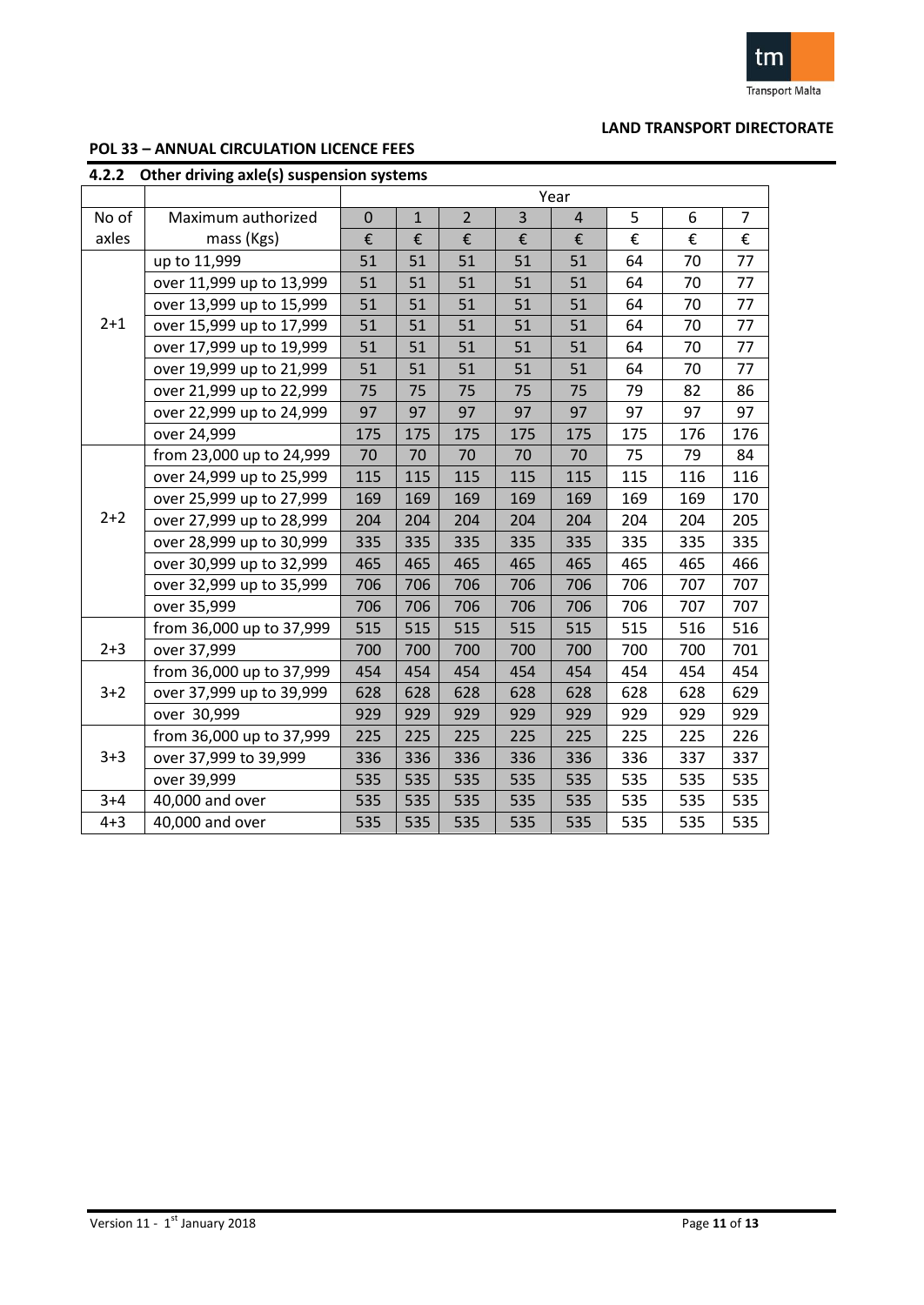

#### **POL 33 – ANNUAL CIRCULATION LICENCE FEES**

|         |                          | Year |     |       |       |       |       |       |  |  |
|---------|--------------------------|------|-----|-------|-------|-------|-------|-------|--|--|
| No of   | Maximum authorized       | 8    | 9   | 10    | 11    | 12    | 13    | $14+$ |  |  |
| axles   | mass (Kgs)               | €    | €   | €     | €     | €     | €     | €     |  |  |
|         | up to 11,999             | 85   | 93  | 102   | 113   | 124   | 136   | 150   |  |  |
|         | over 11,999 up to 13,999 | 85   | 93  | 102   | 113   | 124   | 136   | 150   |  |  |
| $2 + 1$ | over 13,999 up to 15,999 | 85   | 93  | 102   | 113   | 124   | 136   | 150   |  |  |
|         | over 15,999 up to 17,999 | 85   | 93  | 102   | 113   | 124   | 136   | 150   |  |  |
|         | over 17,999 up to 19,999 | 85   | 93  | 102   | 113   | 124   | 136   | 150   |  |  |
|         | over 19,999 up to 21,999 | 90   | 93  | 102   | 113   | 124   | 136   | 150   |  |  |
|         | over 21,999 up to 22,999 | 98   | 98  | 108   | 118   | 130   | 143   | 158   |  |  |
|         | over 22,999 up to 24,999 | 177  | 177 | 195   | 214   | 236   | 259   | 285   |  |  |
|         | over 24,999              | 307  | 307 | 338   | 372   | 409   | 450   | 495   |  |  |
|         | from 23,000 up to 24,999 | 89   | 93  | 102   | 113   | 124   | 136   | 150   |  |  |
|         | over 24,999 up to 25,999 | 116  | 116 | 128   | 141   | 155   | 170   | 188   |  |  |
|         | over 25,999 up to 27,999 | 170  | 170 | 187   | 206   | 226   | 249   | 274   |  |  |
| $2+2$   | over 27,999 up to 28,999 | 205  | 205 | 225   | 248   | 273   | 300   | 330   |  |  |
|         | over 28,999 up to 30,999 | 335  | 335 | 369   | 406   | 446   | 491   | 540   |  |  |
|         | over 30,999 up to 32,999 | 466  | 466 | 512   | 564   | 620   | 682   | 750   |  |  |
|         | over 32,999 up to 35,999 | 708  | 708 | 779   | 857   | 942   | 1,037 | 1,140 |  |  |
|         | over 35,999              | 708  | 708 | 779   | 857   | 942   | 1,037 | 1,140 |  |  |
|         | from 36,000 up to 37,999 | 517  | 517 | 569   | 626   | 688   | 757   | 833   |  |  |
| $2 + 3$ | over 37,999              | 701  | 701 | 771   | 848   | 933   | 1,026 | 1,129 |  |  |
|         | from 36,000 up to 37,999 | 454  | 454 | 500   | 550   | 605   | 665   | 731   |  |  |
| $3 + 2$ | over 37,999 up to 39,999 | 629  | 629 | 692   | 761   | 837   | 921   | 1,013 |  |  |
|         | over 30,999              | 929  | 929 | 1,022 | 1,125 | 1,237 | 1,361 | 1,497 |  |  |
|         | from 36,000 up to 37,999 | 226  | 226 | 249   | 273   | 301   | 331   | 364   |  |  |
| $3 + 3$ | over 37,999 to 39,999    | 337  | 338 | 372   | 409   | 450   | 494   | 544   |  |  |
|         | over 39,999              | 536  | 536 | 589   | 648   | 713   | 784   | 863   |  |  |
| $3 + 4$ | 40,000 and over          | 536  | 536 | 589   | 648   | 713   | 784   | 863   |  |  |
| $4 + 3$ | 40,000 and over          | 536  | 536 | 589   | 648   | 713   | 784   | 863   |  |  |

### **5. Annual Circulation Tax for M2 an M3 vehicles**

**For the use of Route buses, and M2 and M3 vehicles (including trackless trains and amphibious motor vehicles):**

|                |      |                |      | Year |      |      |       |      |
|----------------|------|----------------|------|------|------|------|-------|------|
|                | 1    | $\overline{2}$ | 3    | 4    | 5    | 6    |       | 8    |
| M <sub>2</sub> | €80  | €80            | €80  | €80  | €80  | €85  | €90   | €95  |
| M <sub>3</sub> | €150 | €150           | €150 | €150 | €150 | €200 | €250  | €300 |
| Route buses    | €23  | €23            | €23  | €23  | €23  | €23  | €23   | €23  |
|                |      |                |      | Year |      |      |       |      |
|                | 9    | 10             | 11   | 12   | 13   | 14   | $15+$ |      |
| M <sub>2</sub> | €100 | €105           | €110 | €120 | €130 | €140 | €150  |      |
| M <sub>3</sub> | €350 | €400           | €450 | €450 | €450 | €450 | €450  |      |
| Route buses    | €23  | €23            | €23  | €23  | €23  | €23  | €23   |      |